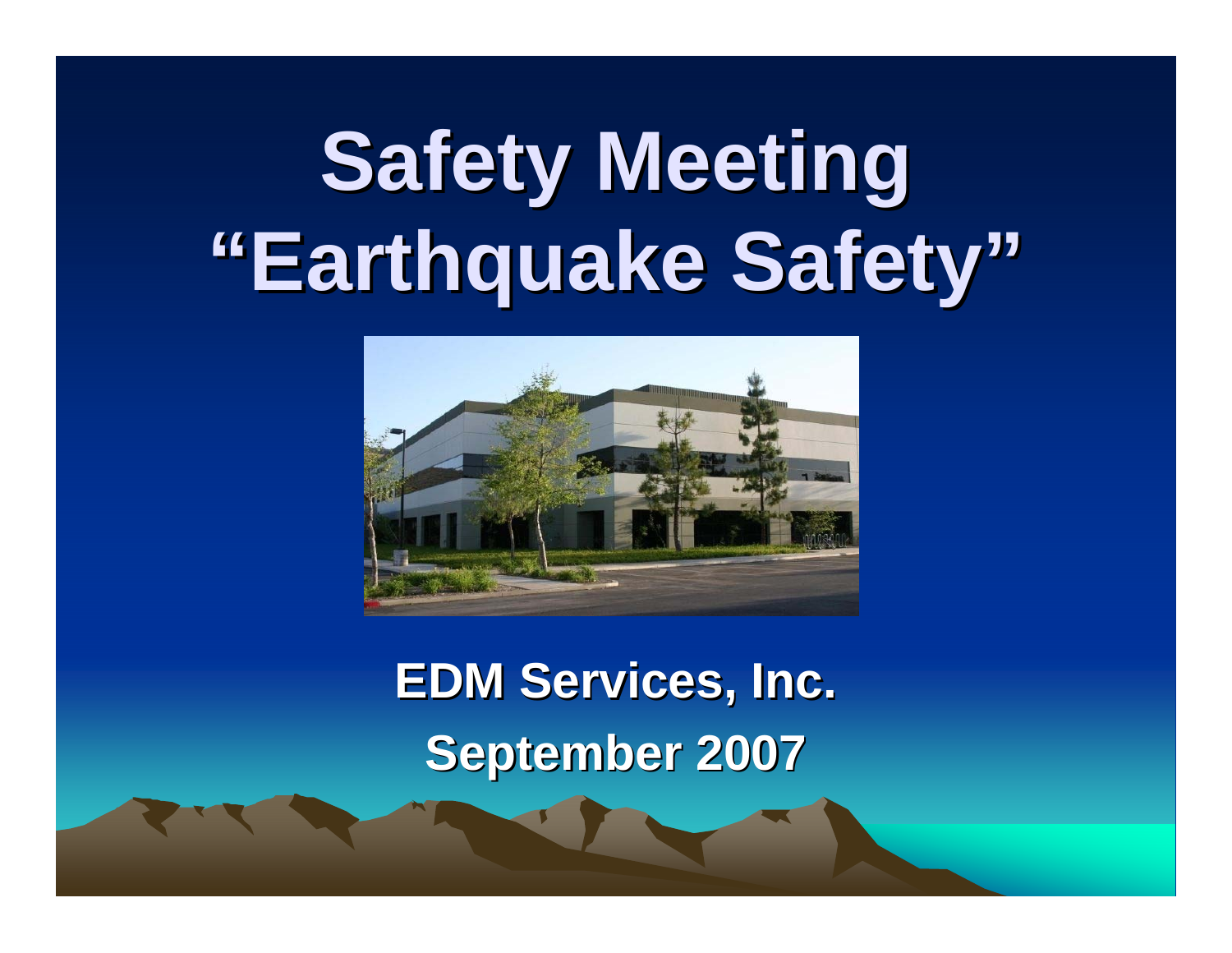# **EARTHQUAKE FACTS EARTHQUAKE FACTS**

- $\bullet$  There is a 60% chance that a 6.7 magnitude or greater earthquake will occur in California in the next 30 years.
- • The **largest recorded earthquake in the United States** was a magnitude 9.2 that struck Prince William Sound, Alaska on Good Friday, March 28, 1964.
- $\bullet$  The **largest recorded earthquake in the world** was a magnitude 9.5 in Chile on May 22, 1960.
- $\bullet$  The **earliest reported earthquake in California** was felt in 1769 by Gaspar de Portola 30 miles southeast of Los Angeles.
- • Before electronics, spring-pendulum seismometers were used in attempt to record the long period motion produced by quakes. The largest one weighed about 15 tons and there is a medium sized one, 3 stories high, that is still used today in Mexico City.
- $\bullet$  The average rate of motion across the San Andreas Fault Zone is about 2 inches a year. Scientist predict that Los Angeles and San Francisco will be adjacent to one another in approx. 15 million years.
- • Each year the southern California area has about 10,000 earthquakes. Only 15-20 are greater than magnitude 4.0.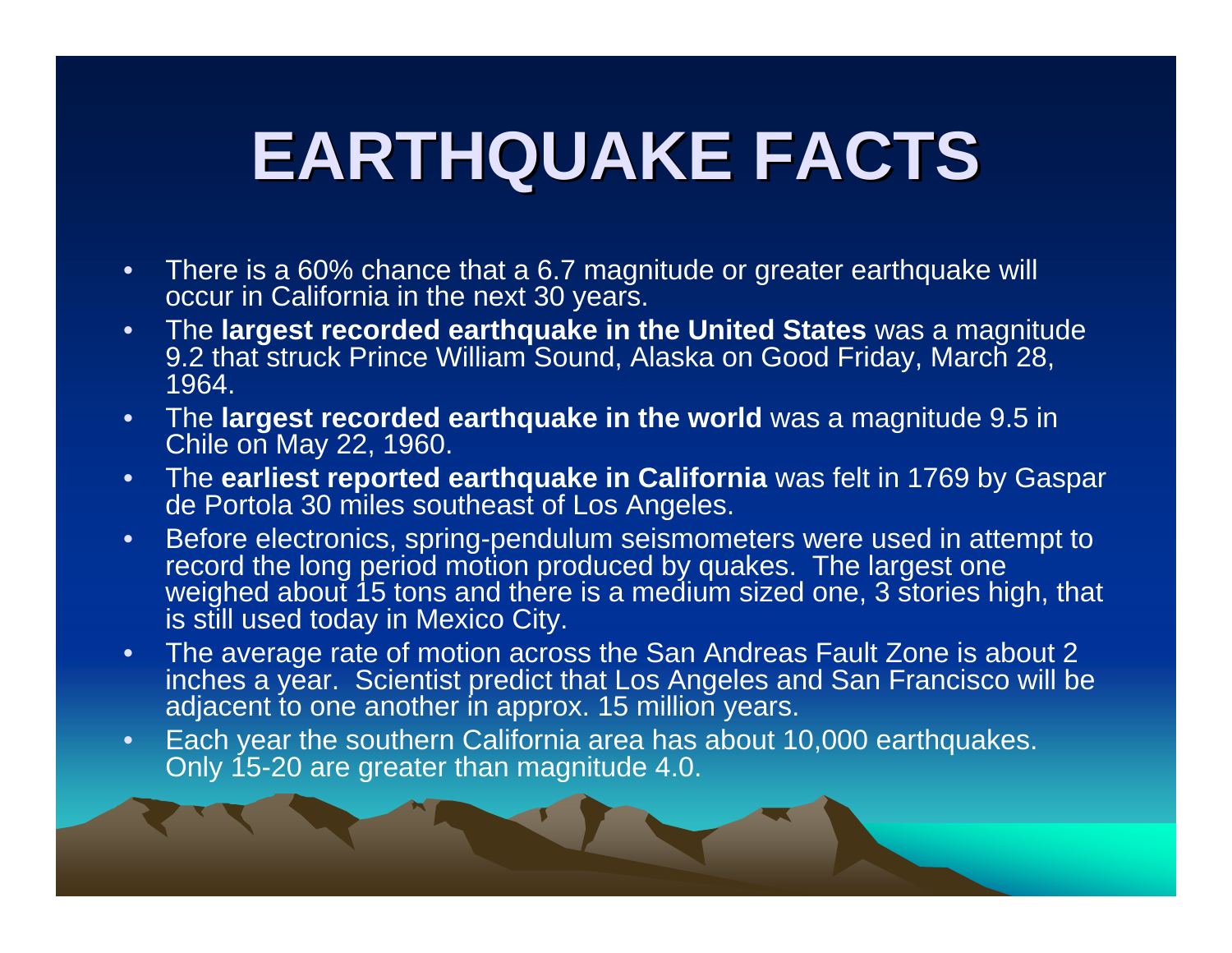# **THE FACTS CONTINUED THE FACTS CONTINUED …**

- • There is no such thing as "earthquake weather". Statistics show that there is an equal distribution of earthquakes in cold weather, hot weather or rainy weather.
- • From 1975-1995 there were only 4 states that did not have any earthquakes-Florida, Iowa North Dakota and Wisconsin.
- • Florida and North Dakota have the smallest number of quakes. Alaska has the most experiencing a magnitude 7 quake almost every year.
- • Most earthquakes occur at depths less than 50 miles from the Earth's surface.
- • The **world's deadliest recorded quake** occurred in 1556 in central China. It killed 830,000 people. Another occurred in 1976 killing 250,000 people.
- • The San Andrea's Fault is more than 800 miles long and in some spots as much as 10 miles deep.
- •The 1971 quake in San Fernando was a magnitude 6.6, killed 65 people and did over \$505 million in damage.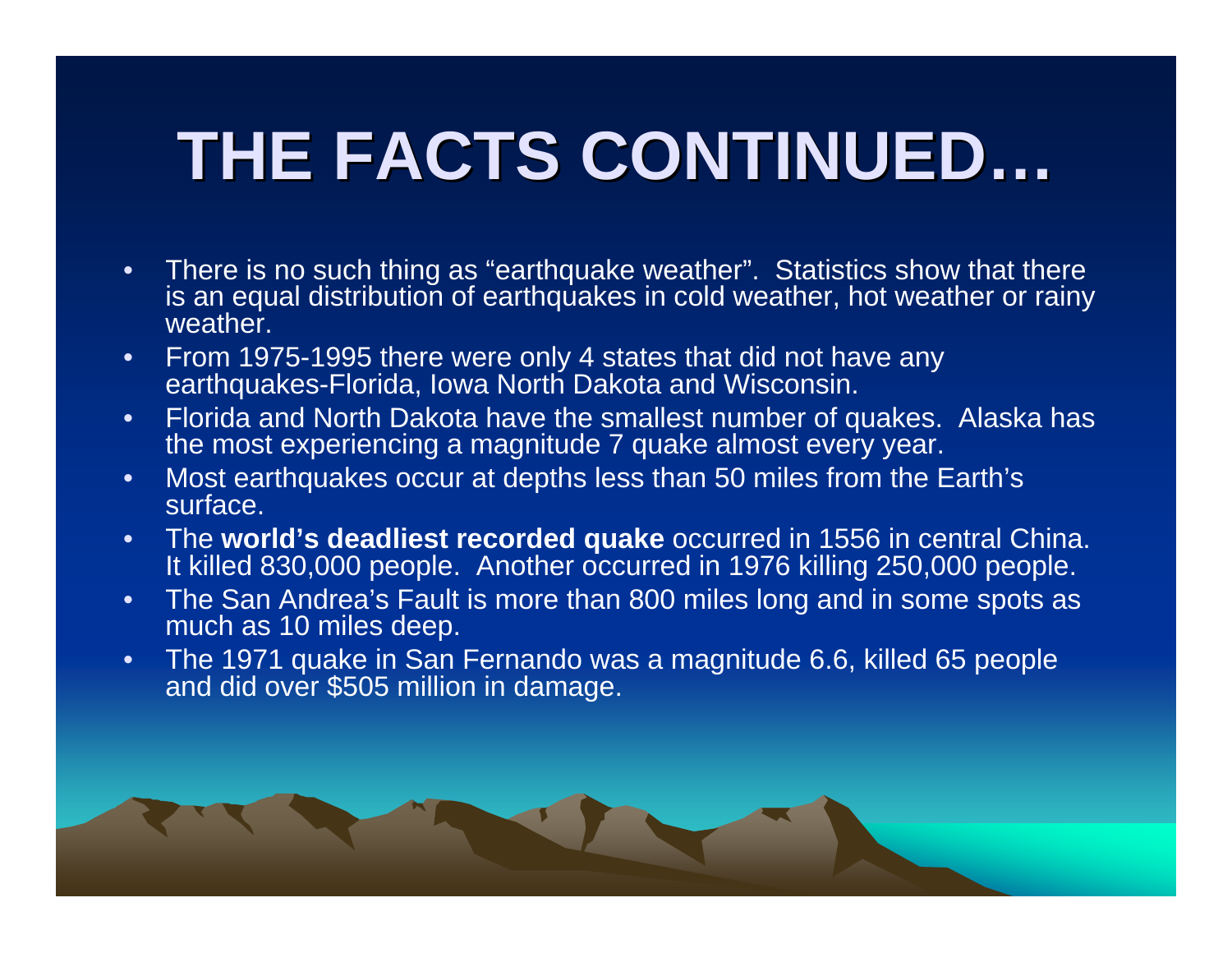# **JANUARY 17, 1994 JANUARY 17, 1994 NORTHRIDGE, CA NORTHRIDGE, CA**

- $\bullet$ Magnitude of 6.7
- •Death Toll =  $57$
- •\$10 billion in damages
- •1,500 people seriously injured
- • 12,500 structures were heavily damaged
- • 66,546 buildings had to be inspected
- • 11 major roads were damaged and shut down to downtown Los Angeles
- • Several dozen fires were triggered by the earthquake

Effects of the 1994 Northridge, CA, **Earthquake** 



**Shopping Center**



**Kaiser – Granada Hills**







**Northridge Fashion Center**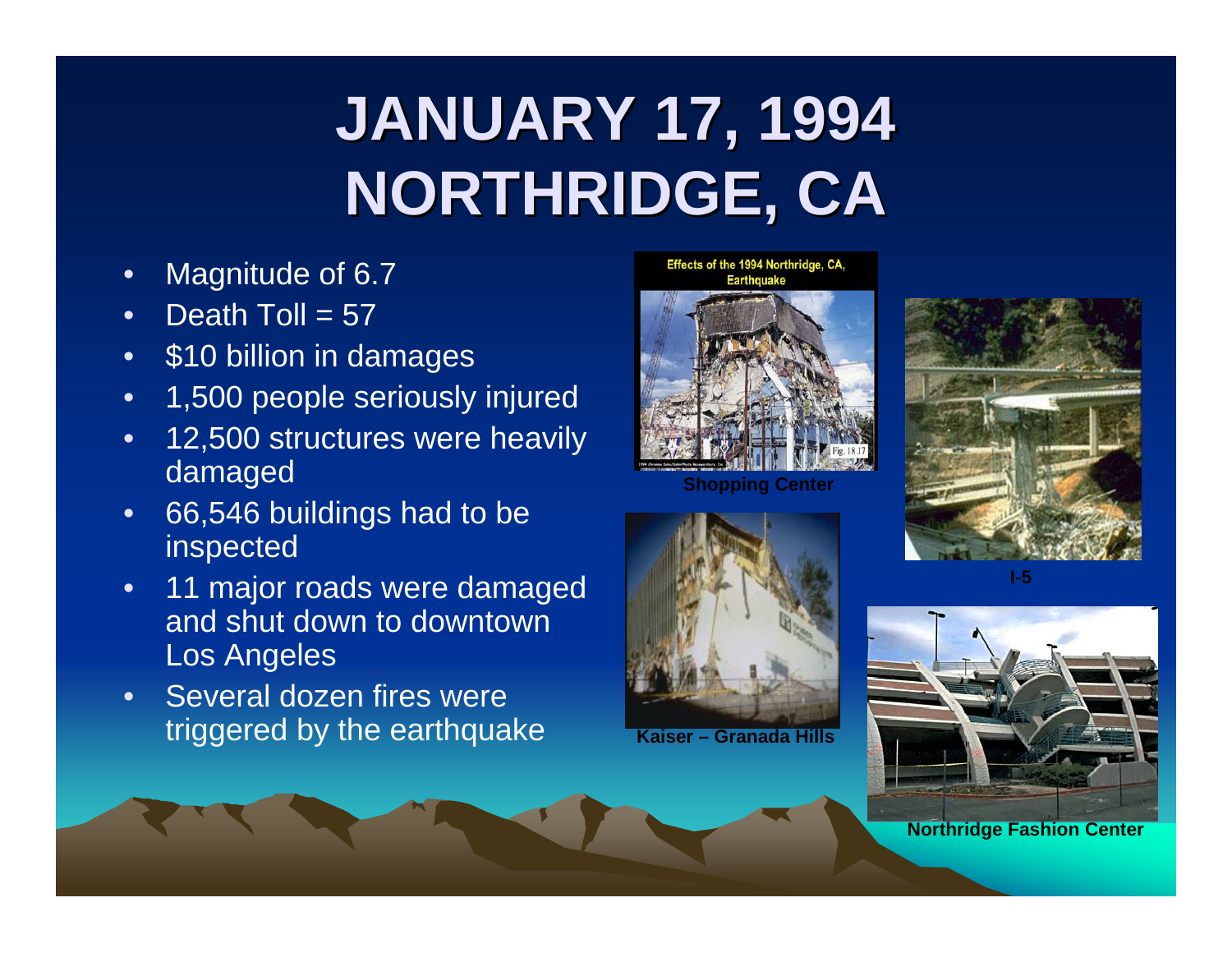# **HOW TO PREPARE HOW TO PREPARE … FOR AN EARTHQUAKE FOR AN EARTHQUAKE**

- • Large machines need to be secured properly so they will not fall over-copiers, plotters, etc...
- •• Bookshelves and filing cabinets should be secured to the wall
- • Heavy items should be stored at lower heights
- • Doors exits and aisle ways should be kept clear at all times
- • Keep areas under desks and tables uncluttered to make room to take cover
- • Fire extinguishers should be charged and inspected yearly
- • Periodically test fire alarms, sprinklers and emergency lighting



- Prepare personal emergency supplies for your home, work place and car
- Have emergency plans prepared for your family for both home and work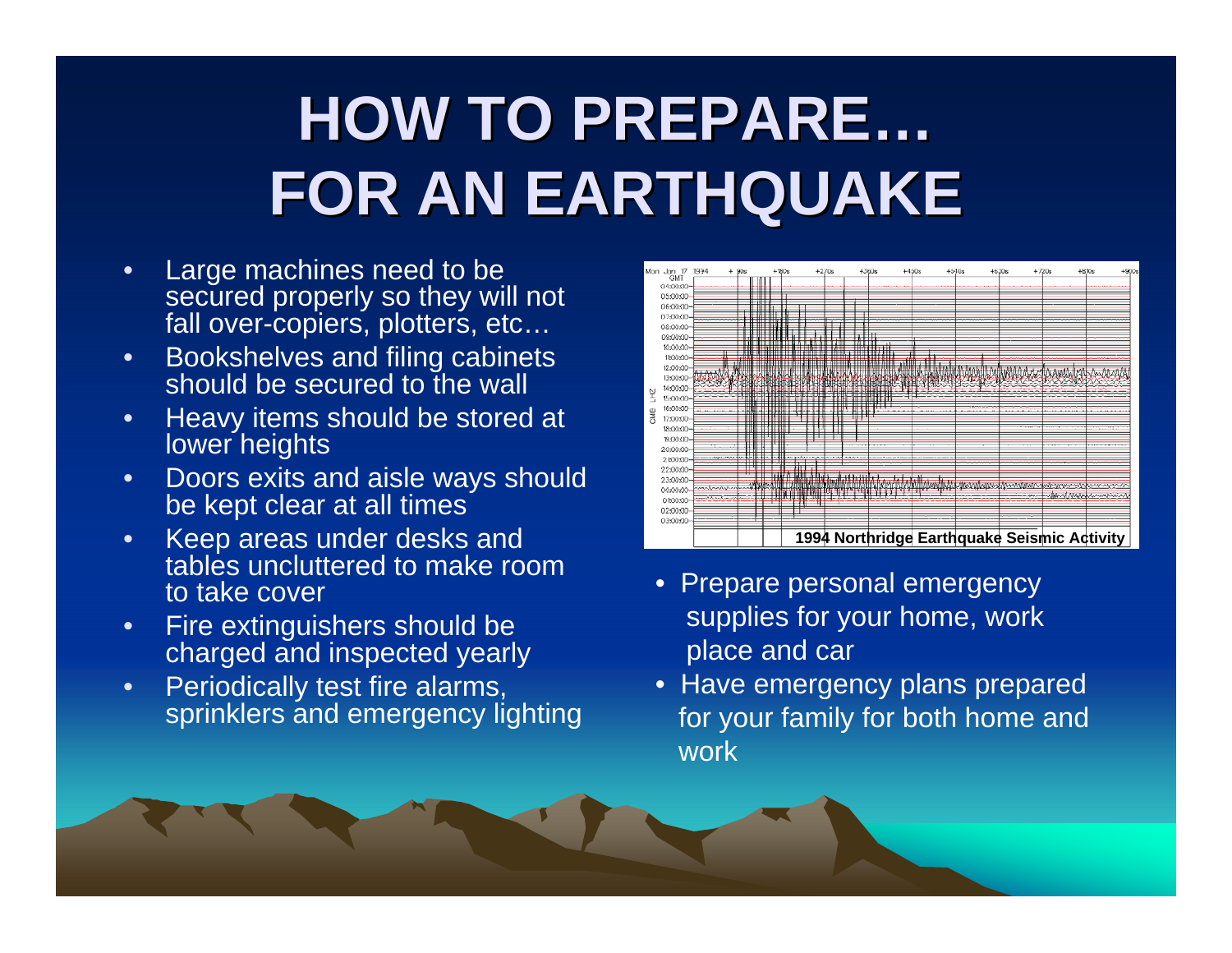# **WHAT TO DO… DURING AN EARTHQUAKE DURING AN EARTHQUAKE**



**Hawaii 2006**



**Drop, cover & hold on**



**Paso Robles, CA**

**Mammoth Earthquake Fault**

•Drop, cover and hold on

- • Crawl under your desk or stand in the nearest doorway
- •**Stay away from windows and** stay indoors until the shaking stops
- • If your outdoors find a clear spot away from buildings, tree's and power lines
- • If your in your car, slow down, drive to a clear place and stay in your car until it stops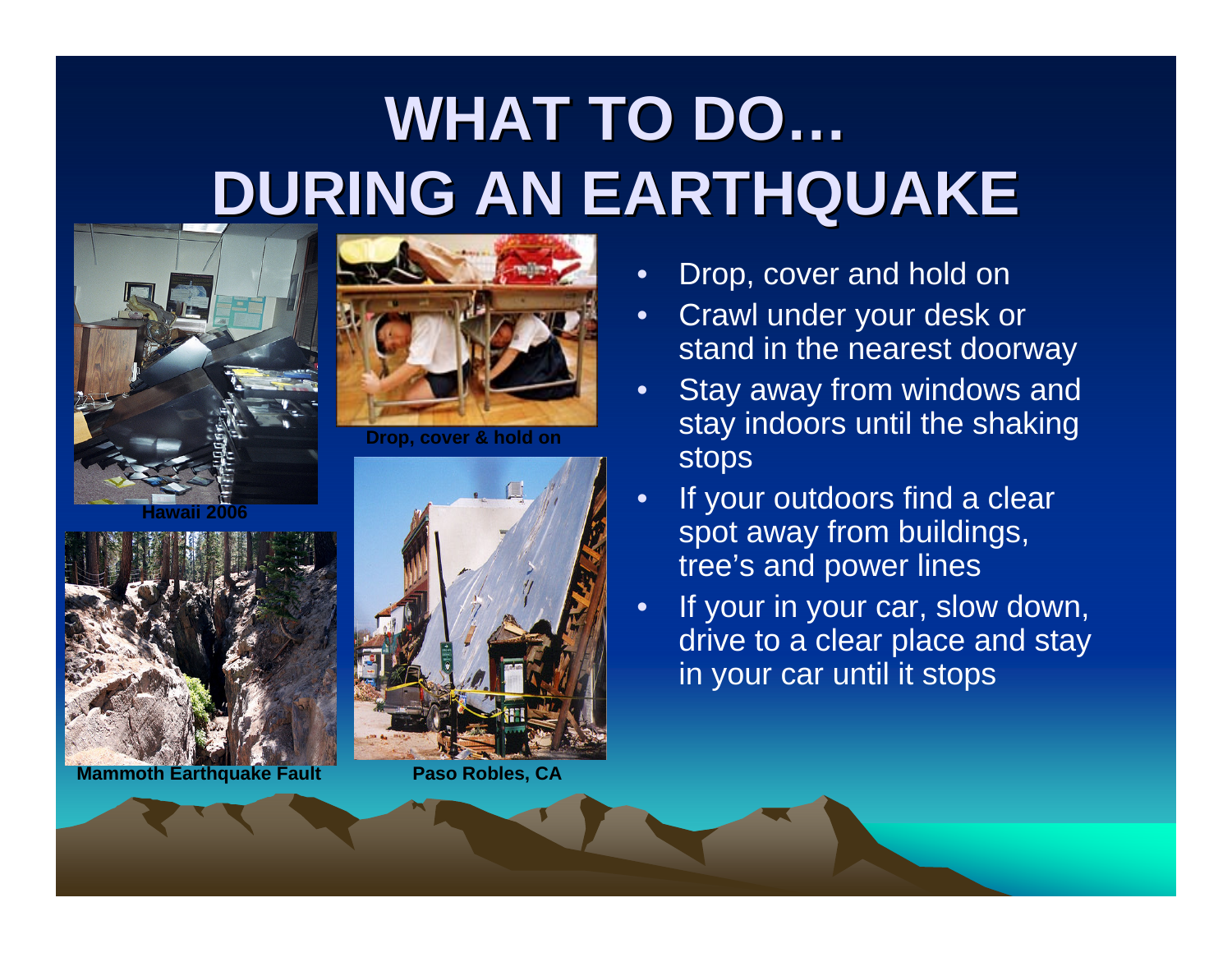# **WHAT TO DO… AFTER AN EARTHQUAKE AFTER AN EARTHQUAKE**

- • When the shaking stops check yourself and others around you for injuries
- • Inspect the area around you for damages. If you smell gas turn it off
- •Clean up spilled medicines, bleaches, gasoline or other flammable liquids immediately
- $\bullet$ • Find a radio and listen for instructions
- $\bullet$  Use the phone only for life threatening emergencies
- • Make sure area is safe and be prepared for after shocks



**Northridge Fashion Center**

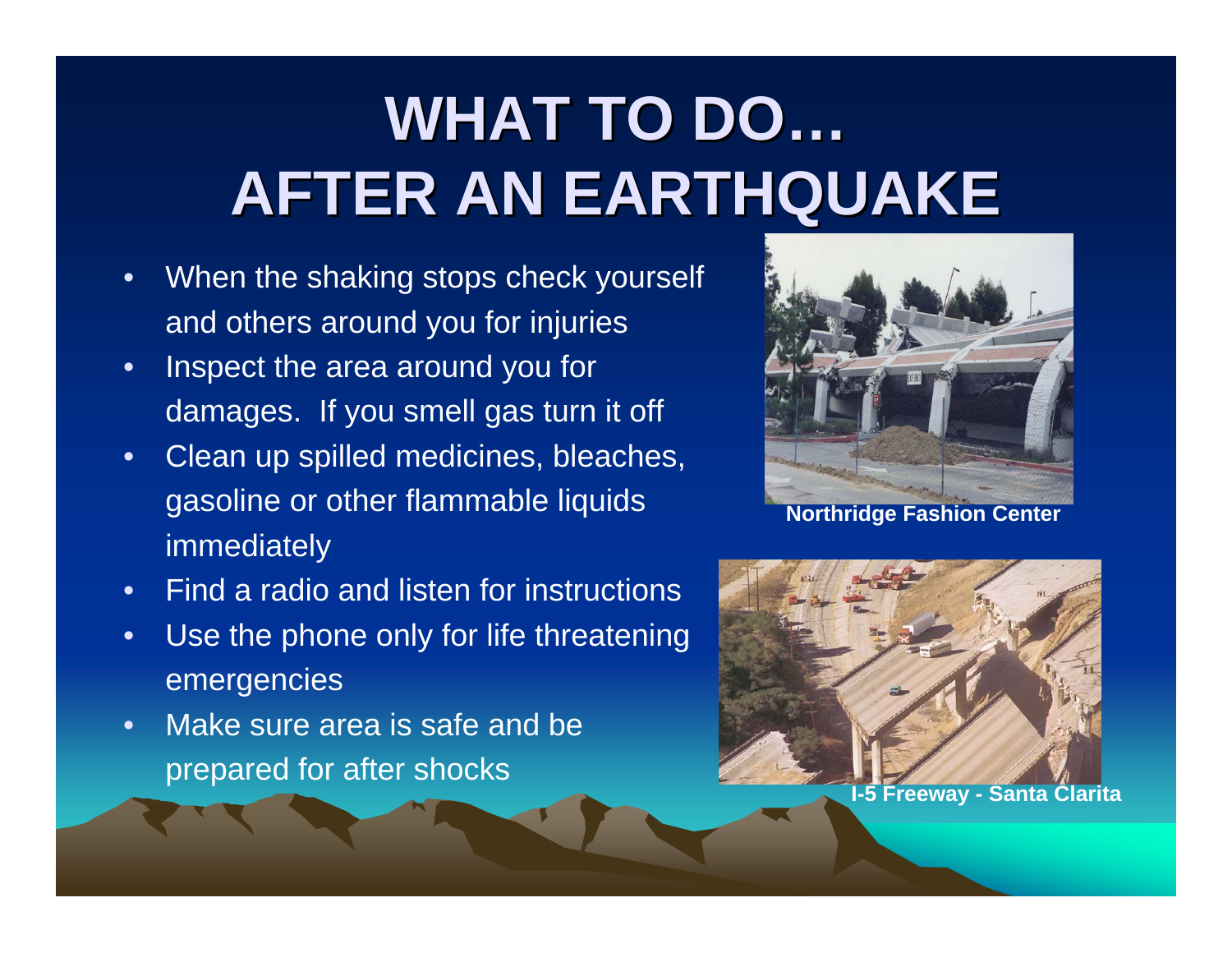# **SURVIVAL KITS SURVIVAL KITS**

**Food Bars Tissue Packs Vinyl Gloves Water Heavy Work Gloves First Aid Kit Thermal Blankets Tube Tent Safety Whistle Flashlights Water Purification Tabs Light sticks Code Red Batteries Dust Masks Toilet Chemicals**





**Northridge, CA Note that the CA Destroyed Apartment Buildings**